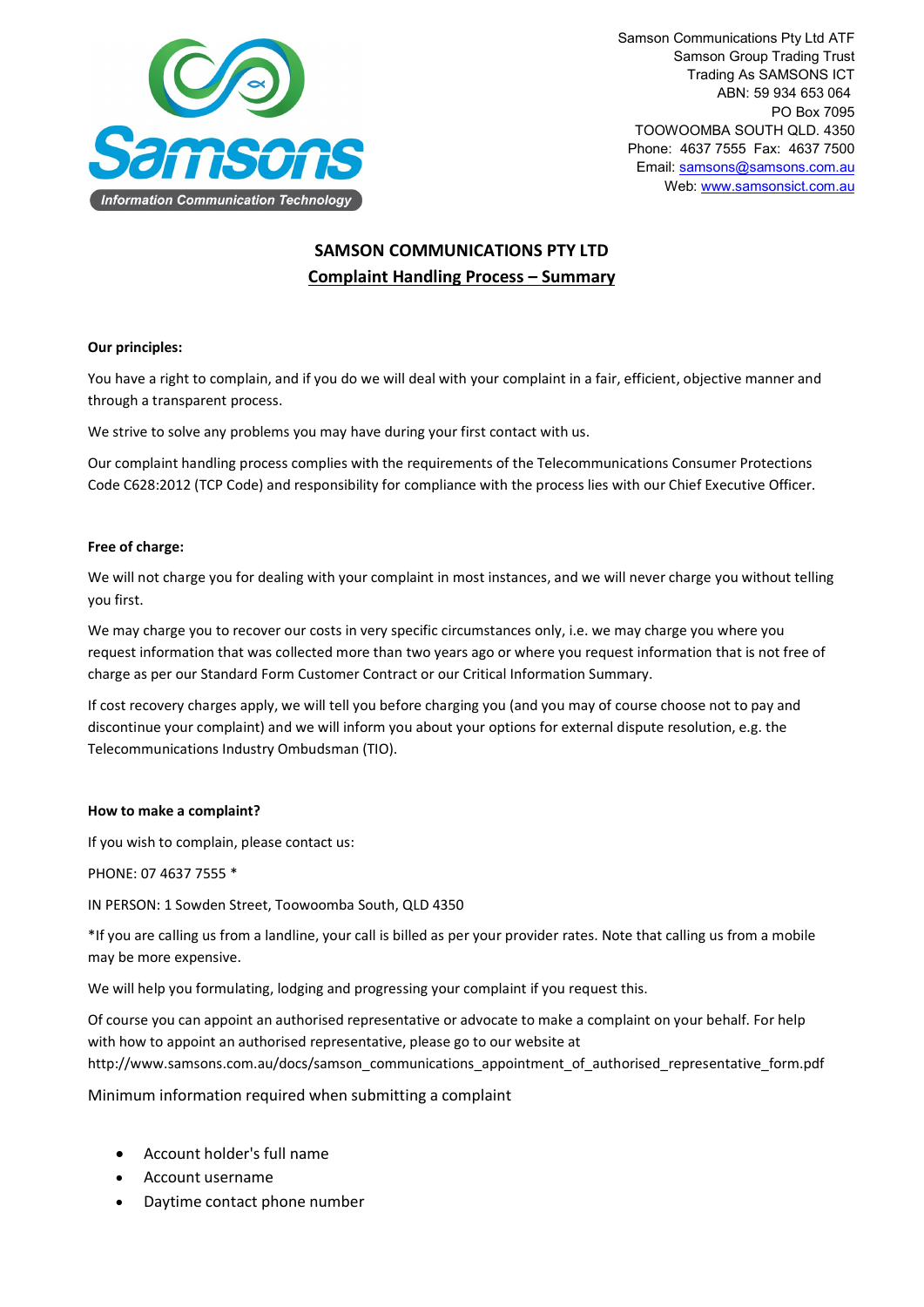- Details of complaint Dates, times, staff members spoken to
- Proposed outcome

## **What we will do:**

## *Acknowledge…*

We will acknowledge your complaint immediately if you complained in person or talked to us over the phone, and within 2 working days if you have lodged your complaint through any other channel including where you left a message on our answering machine (e.g. outside our office hours).

Your Account Name will be used as your complaint reference number to enable you to easily follow up on your complaint. We will also give you an indicative timeframe for resolving your complaint. You can follow up on your complaint by calling 1300 305 743

## *…And Solve*

Our goal is to always fix your problem during your first contact with us.

Sometimes this is not possible and we need to investigate the matter. We will then agree with you on how to fix your problem (this may include waiving of fees or other commercial solutions) and advise you accordingly within 15 working days of receiving your complaint. We will advise you in writing if you request this.

Occasionally it may take longer than 15 working days to investigate your problem and in this case we will explain why and give you a new expected timeframe.

If the delay is more than 10 working days (and is not the result of a Mass Service Disruption) we will also inform you about your options for external dispute resolution such as the TIO.

Once we agreed on how to fix your problem, we will implement all actions required to fix the issue within 10 working days, unless you agreed otherwise or unless you have not done something that we needed you to do and we cannot proceed because of this.

# **What if your complaint is urgent?**

Your complaint will be treated as urgent

- if you have applied for being in financial hardship under our Financial Hardship Policy and the issue you are complaining about directly contributes to the Financial Hardship you are experiencing, or
- if your service has been disconnected or is about to be disconnected and due process has not been followed, or

#### Please note Samson Communications Pty Ltd does not offer the Priority Assistance scheme

In this case we will agree with you on how to address the issue and implement all required actions to fix the issue within 2 working days. If there is a delay, we will explain why, provide you with a new expected timeframe, and if it is a longer delay also inform you about your options for external dispute resolution such as the TIO.

#### **If you are unhappy with our efforts:**

If you tell us that you are not satisfied with the complaint timeframes, its progress or the outcome or if you tell us your complaint ought to be treated as urgent, we will escalate your complaint internally. If you are still dissatisfied, we will inform you about your options for external dispute resolution such as the TIO.

We will never cancel your service only because you have contacted an external dispute resolution scheme.